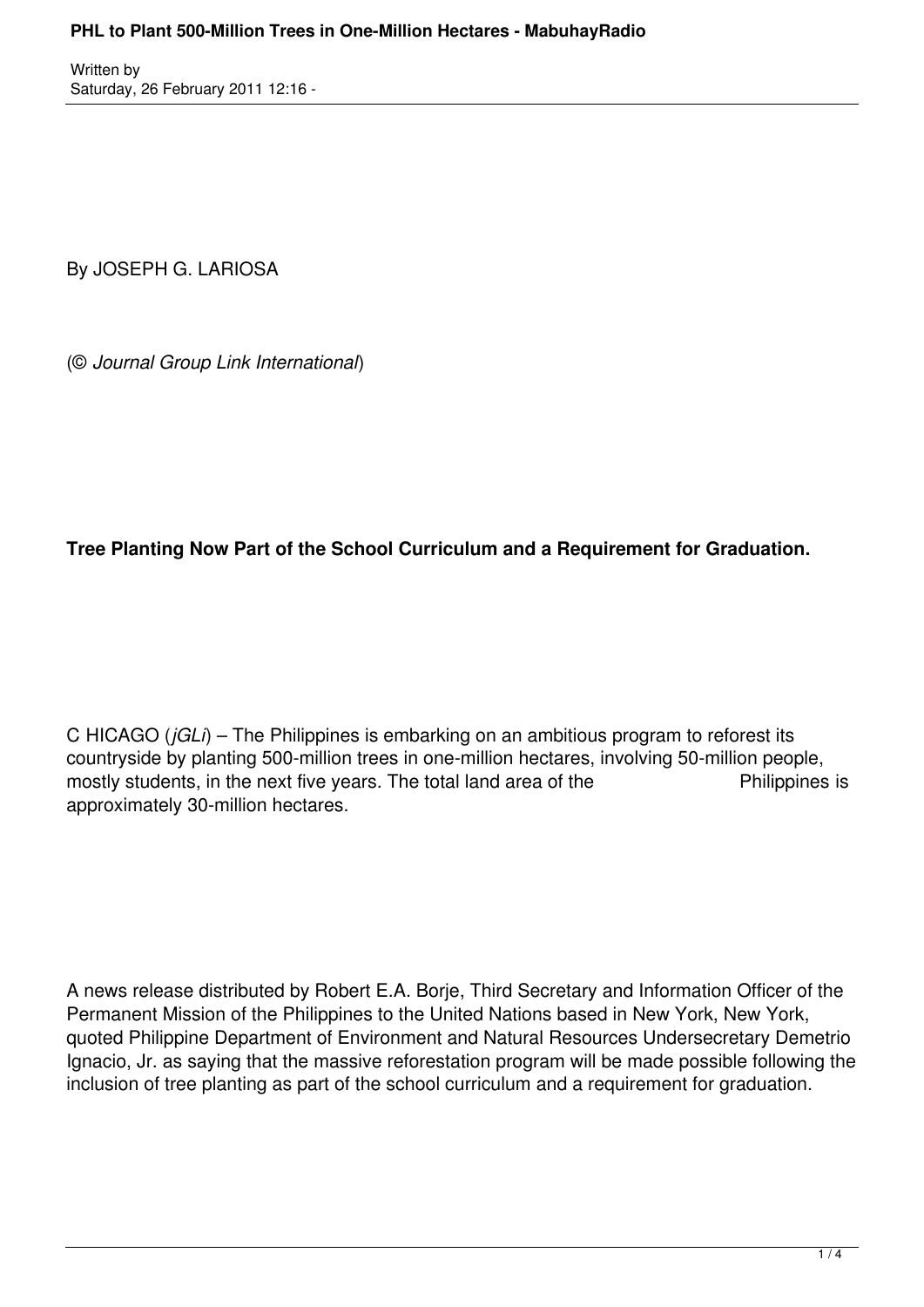Written by Saturday, 26 February 2011 12:16 -

Undersecretary Ignacio made the announcement before a United Nation's Forum on Forests' 9th session that concluded early this month. Mr. Ignacio said that "this year alone there is a plan to plant 50-million trees in 100,000 hectares that will involve about five-million people."

U nderscoring the gains in forestry management achieved at its national and in regional levels and the positive impact on communities, the Philippines unveiled the ambitious national reforestation program grounded on a sustainable-development strategy.

Mr. Ignacio stressed that forests have positive impact on the lives of people. They provide basic needs, a healthier environment and a life support system that protects biodiversity and production areas, and lessens risks to disasters.

"Forests affect the lives of all our people. Yet while people are dependent on forests, our forests are also dependent on people," Undersecretary Ignacio explained the symbiotic relationship between the two.

He pointed out that, to further bolster Philippine efforts in managing its forests, the country has developed a more sustainable strategy for its reforestation program in "a way that will create jobs, livelihood and income."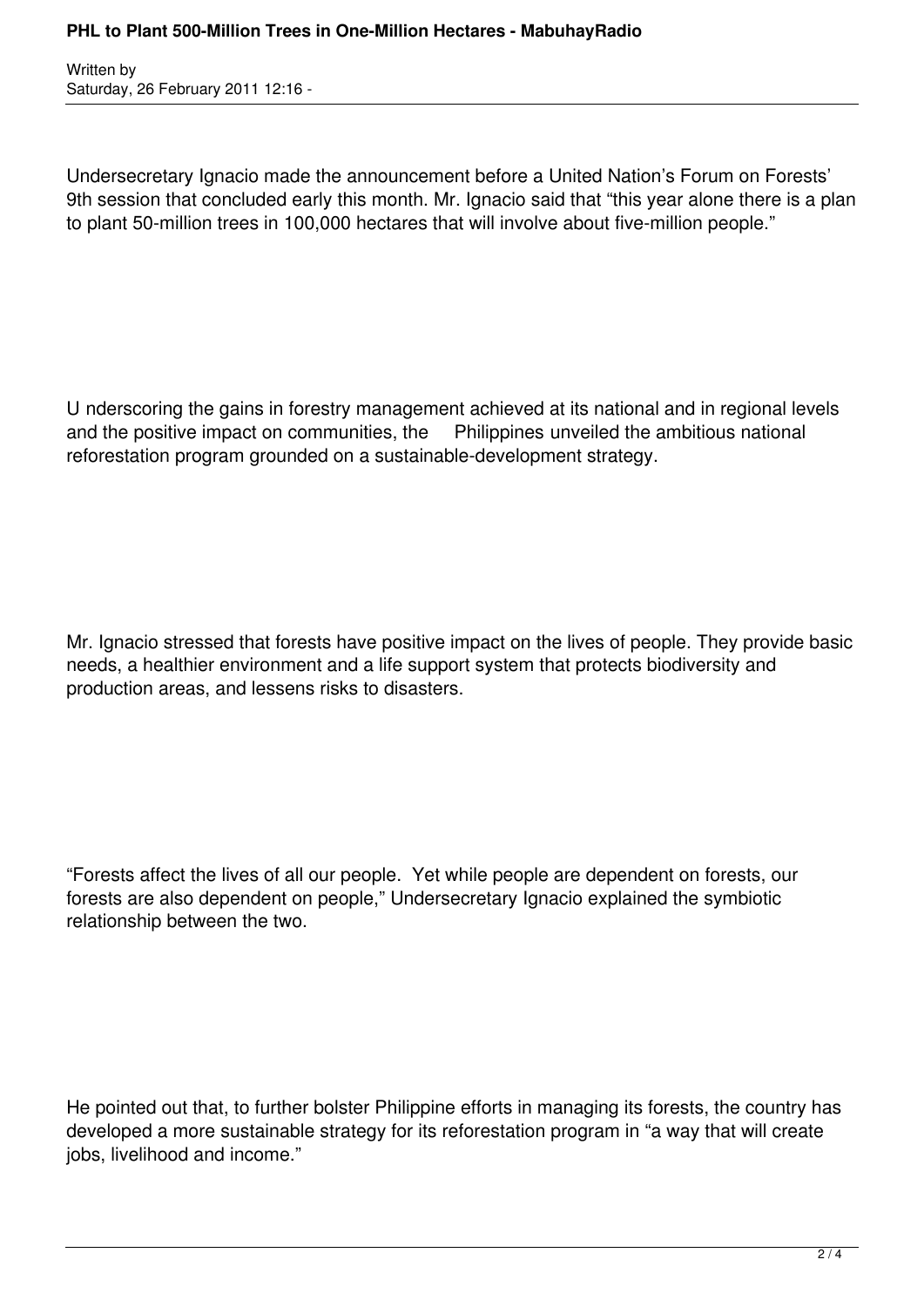Written by Saturday, 26 February 2011 12:16 -

"The Philippine government has a convergence strategy with our agriculture and our agrarian-reform program. We are actively promoting private investments in our forestlands, especially projects with low-carbon footprints, under our Public-Private Partnerships or PPP." Ignacio said.

"We are using the portfolio approach whereby government does all the preparations for investors. For this to work, we are pursuing good governance. We have decentralized and devolved authorities and decision-making at the lowest possible level, with the necessary transparency, accountability and checks and balance."

"To maximize benefits for our forest dwellers, we have expanded our tenurial system. Presently, more than nine-million hectares are under some form of tenure, especially ancestral lands, representing 62% of our forestlands and benefiting roughly 11.4-million people," Undersecretary Ignacio added. # # #

*Editor's Note:* To contact the author, please e-mail him at: (lariosa jos@sbcglobal.net)